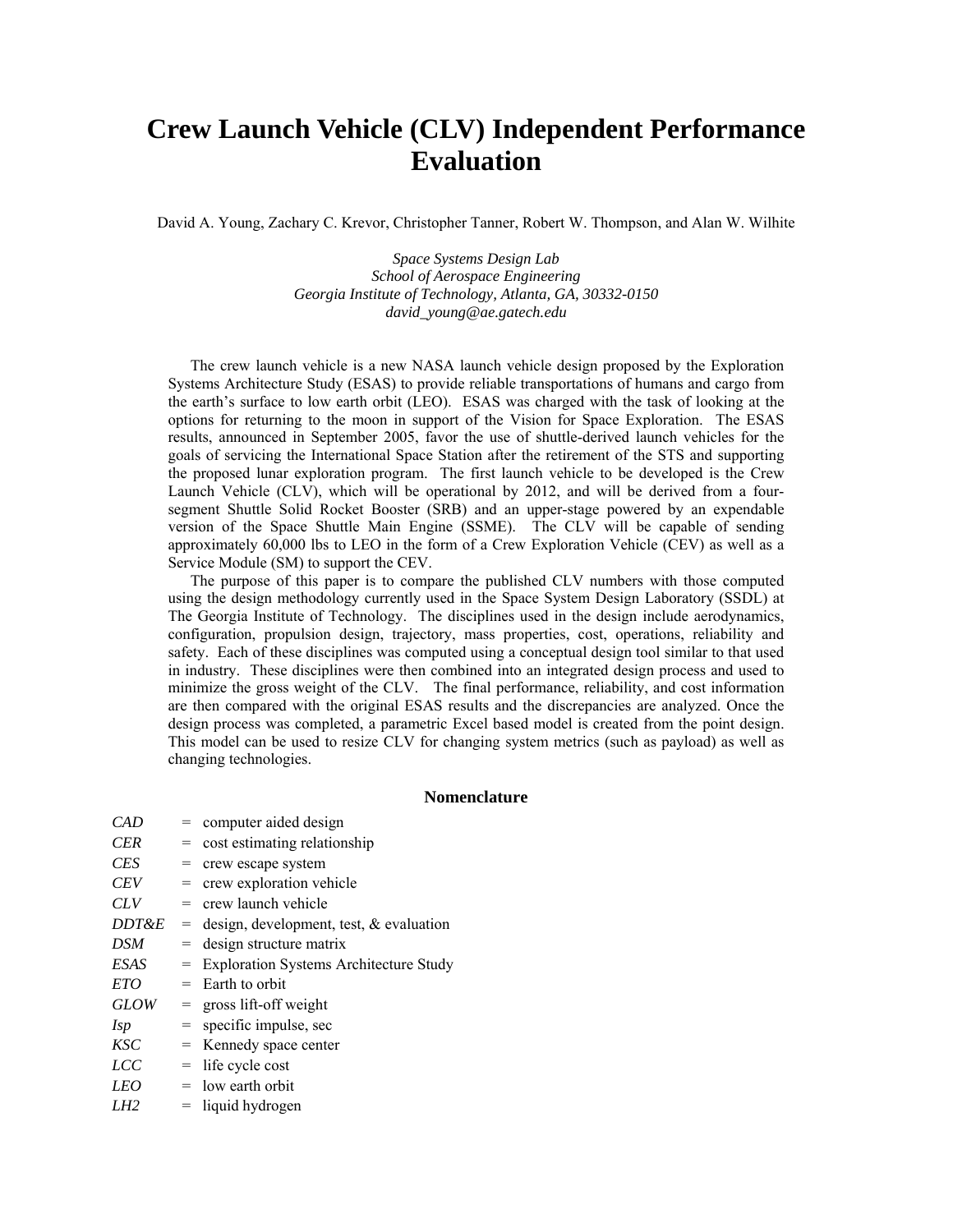| LOX         |     | $=$ liquid oxygen                          |
|-------------|-----|--------------------------------------------|
| <b>MECO</b> |     | $=$ main engine cutoff                     |
| <b>MER</b>  | $=$ | mass estimating relationship               |
| MR          | $=$ | mass ratio (gross weight / burnout weight) |
| <b>RSRB</b> |     | $=$ reusable solid rocket booster          |
| <b>SSME</b> |     | $=$ space shuttle main engine              |
| <b>STS</b>  | $=$ | space transportation system                |
| <b>TFU</b>  |     | $=$ theoretical first unit                 |

#### **I. Introduction**

The crew launch vehicle is a new NASA launch vehicle design proposed by the Exploration Systems Architecture<br>Study (ESAS) to provide reliable transportations of humans and cargo from the earth's surface to low earth orbit Study (ESAS) to provide reliable transportations of humans and cargo from the earth's surface to low earth orbit (LEO). The ESAS results, announced in September 2005, favor the use of shuttle-derived launch vehicles for the goals of servicing the International Space Station after the retirement of the STS and supporting the proposed lunar exploration program. The CLV is a space shuttle derived launch vehicle. The CLV uses shuttle heritage components such as the reusable solid rocket booster (RSRB) and the space shuttle main engine (SSME) to both reduce overall development costs as well as take advantage of the significant effort already spent on increasing the reliability of the shuttle components. The focus on this paper will be the design of the launch vehicle itself including a crew escape system. The crew exploration vehicle and the service module are treated as payload for the CLV and therefore only their weights are considered in this design.

 The CLV design is a two stage shuttle derived launch vehicle. The first stage consists of a space shuttle derived RSRB. The second stage is a new stage designed around a single SSME. The second stage will consist of a single LOX tank and a single LH2 tank constructed of Aluminum. The payload of this vehicle is a capsule-style CEV with a supporting service module. The total weight of this payload is approximately 59,900 lbs and it is injected into a 30 X 100 nmi orbit at 60 nmi. The CLV is also designed to improve the reliability of human launch beyond that of the space shuttle. This is accomplished by utilizing the flight proven elements of the shuttle system, and eliminating the potential problems now plaguing the shuttle fleet. This includes eliminating the potential for damage to the reentry heat shield by placing the CEV at the top of the launch vehicle and keeping the thermal protection system shielded through the ascent. The crew escape system further decreases the probability of a loss of crew event. The resulting overall reliability of the system is 0.9988 or 1.19 failures per 1000 flights.

 The purpose of this paper is to compare the published CLV numbers with those computed using the design methodology currently used in the Space System Design Laboratory (SSDL) at The Georgia Institute of Technology. This multi-disciplinary conceptual design process is used to create the CLV design. This design process was completed using a disciplinary design tool for each of the following disciplines: external configuration and CAD was completed using ProEngineer, aerodynamic analysis was conducted with APAS<sup>1</sup>, trajectory optimization used  $\overline{POST}^2$ , mass estimation and sizing was completed using mass estimating relationships<sup>3</sup> (MERs), Cost estimating was conducted using NAFCOM<sup>4</sup> cost estimating relationships (CERs), and reliability was completed using Relex<sup>5</sup>. Each of these tools was used to analyze their respective disciplines and was iterated to close the CLV design.

# **II. Crew Launch Vehicle Configuration**

The crew launch vehicle is a two stage launch vehicle designed to transport the CEV and service module to low earth orbit. The CLV design utilizes propulsion elements from the current space shuttle. The first stage is a reusable solid rocket booster. This RSRB is the same as the current shuttle solid boosters. The second stage is propelled by one SSME. An SSME was chosen to give the desired thrust to weight  $(-0.86)$  on the upper stage, while still providing the efficiency (Isp =  $452.1$ ) of a staged combustion LOX/LH2 engine. The SSME design will be modified to start at altitude as well as simplified to limit production costs. These simplifications are thought to limit production costs due to the expendability of the engine without sacrificing reliability.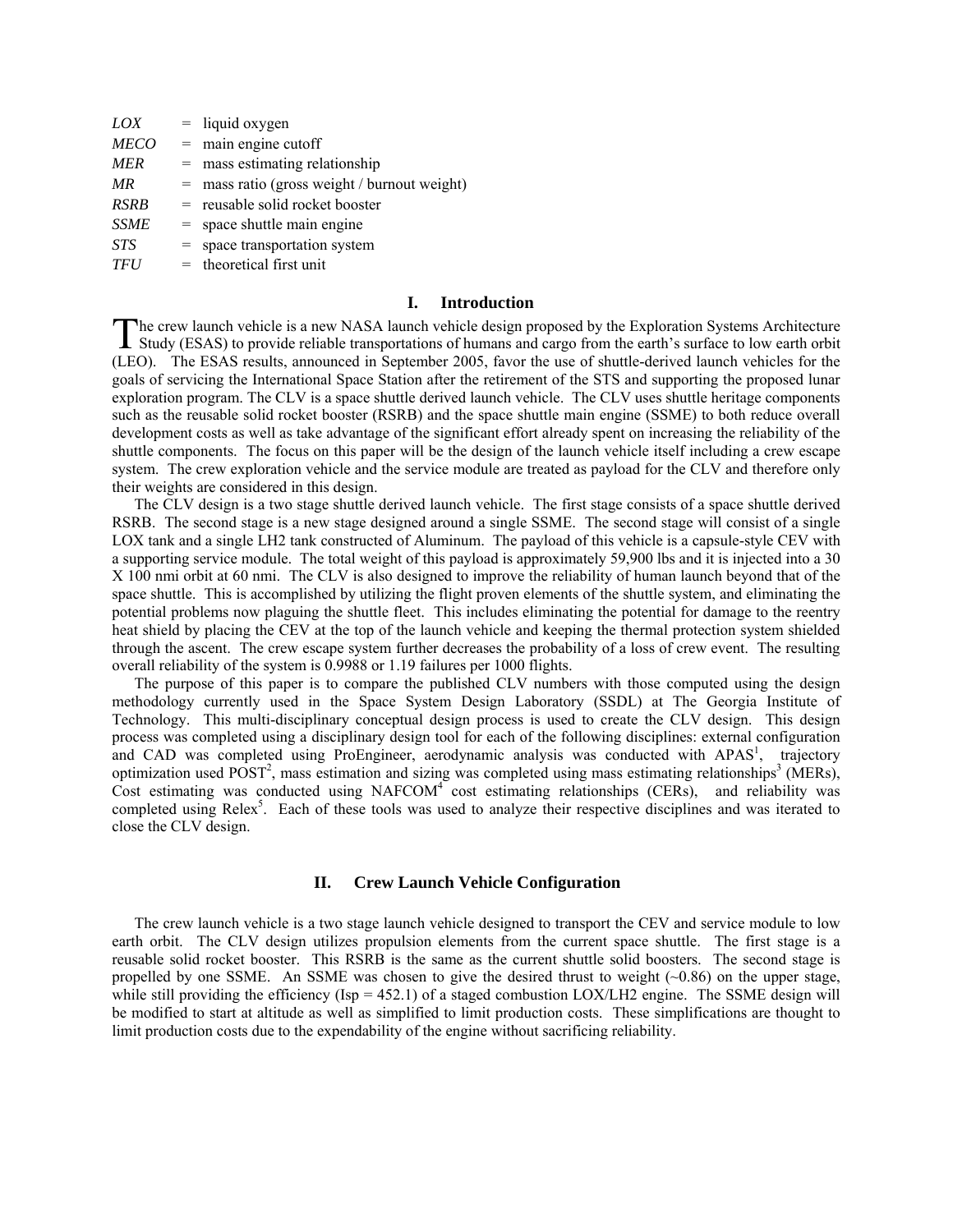The CLV is designed to carry a payload of approximately 59,900 lbs into a 30 X 100 nmi orbit injected at 60 nmi. This payload weight was chosen as a result of the ESAS study for the CEV and service module design. This orbit will allow the CEV to rendezvous with the prelaunched Earth departure stage and lunar lander in LEO and continue on to the Moon. The resulting vehicle is 309 ft tall and weights 1.840 million pounds.

In the design of the CLV reliability and safety are the main concerns. The CLV is designed to provide reliability 10X greater than that of shuttle. This is accomplished by taking reliable shuttle components and eliminating the fault paths discovered in the shuttle program. The main differences between the shuttle and the CLV are that the CLV is a completely



**Figure 1. CLV Configuration.** 

inline system. This system eliminated the possibility of ejected pieces from contacting the vital crewed compartment of the vehicle. This eliminates the possibility of insulation damaging the heat shield. The CLV also uses the RSRB on the first stage. This is a highly reliable rocket motor with over 200 successful flights with only one failure. This failure was extensively investigated and resulted in a redesign of the RSRB. The final addition to the CLV to improve safety is the addition of the crew escape system. This system consists of a solid motor placed on top of the CEV. This system will engage if a failure occurs in either stage of the vehicle. It is assumed that if a failure in the launch vehicle occurs the CES has a 90% chance of separating the CEV from the CLV and safely recovering the crew. The resulting calculated reliability of the CLV is 0.9988, which is at least 10X better than the demonstrated shuttle reliability.

As Figure 2 shows the CLV is comparable with other previously existing expendable launch vehicles. The CLV is very similar in overall gross mass with the Titan IV launch vehicle. It is significantly taller than the Titan IV due to the large LOX/LH2 upperstage. The CLV is significantly smaller than the Saturn V in overall height and only a third of the weight. This is due to the limited payload capacity of the CLV (The CLV only launches the capsule and the SM, while the Saturn V launched the lunar module and earth departure stage as well).



**Figure 2. Comparison of CLV with other Expendable Launch Vehicles.**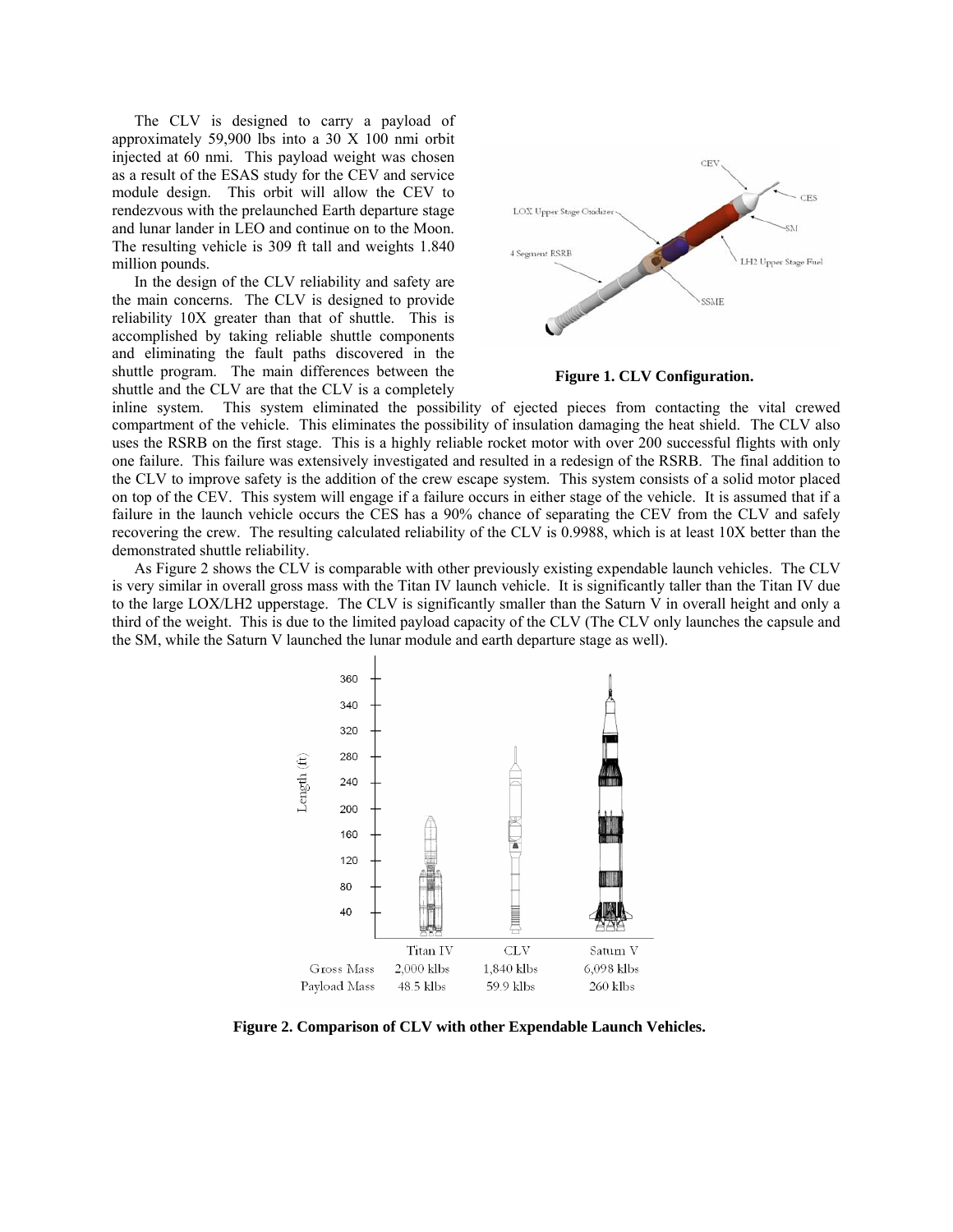## **III. Multidisciplinary Design Process**

The conceptual design methodology used in the design of the CLV combined analyses from several different disciplines. A different tool was used for each disciplinary analysis, as shown in Table 2. Each tool acts as a contributing analysis to the overall design of the vehicle. In some cases, iteration between two or more analysis tools is required. This coupling can be best visualized as a Design Structure Matrix (DSM) or "N-squared" diagram. Each box along the diagonal represents a contributing analysis, and the lines represent the flow of information. Information that is fed-forward through the design process is represented by lines on the upper right of diagonal, while the lines in the lower left are feed-back.

The DSM for the CLV design is shown in Figure 3. The feedback between the Trajectory analysis and the Weights & Sizing analysis closes the performance and configuration of the launch vehicle. The feedback between Operations, Reliability, and Cost closes the economics of the vehicle.



**IV. Crew Launch Vehicle Closure Results** 

**Figure 3. DSM for CLV Design.** 

Each of the design disciplines depicted in Figure 3 and Table 1 are explained below in this section. Each of these design disciplines were iterated and closed to get the final CLV design. In designing and closing the CLV, there were constraints that had to be taken into account. As a human-rated launch vehicle it is important that the maximum dynamic pressure (or "max-q") remain low in order to enable crew escape. It was desired to have a max-q below 740 psf, which was that experienced by the Saturn V rocket<sup>6</sup>. The CLV was closed at a max-q of 700 psf, below that of the Saturn V. However, in order to study what would be required to further reduce the loads on the crew during a crew escape event, certain changes were made to the SRB thrust profile that allowed a maximum dynamic pressure of 600 psf to be obtained. Results from both

|                                |            |    |    |    | TYPICAL AERODYNAMIC PRESSURE DURING S-IC AND EARLY S-II FLIGHT |    |    |    |  |                               |    |    |                 |                                                          |    |
|--------------------------------|------------|----|----|----|----------------------------------------------------------------|----|----|----|--|-------------------------------|----|----|-----------------|----------------------------------------------------------|----|
|                                | 700        |    |    |    |                                                                |    |    |    |  |                               |    |    |                 | REPRESENTATIVE OF<br>FLIGHT AZIMUTHS<br>FROM 72° TO 108° |    |
|                                | 600        |    |    |    |                                                                |    |    |    |  |                               |    |    |                 |                                                          |    |
|                                | 500<br>400 |    |    |    |                                                                |    |    |    |  |                               |    |    |                 |                                                          |    |
| DYNAMIC PRESSURE-POUNDS/SQUARE | 300        |    |    |    |                                                                |    |    |    |  | <b>F CENTER ENGINE CUTOFF</b> |    |    |                 |                                                          |    |
|                                | 200        |    |    |    |                                                                |    |    |    |  |                               |    |    | $-$ S-IC CUTOFF | S-11 IGNITION                                            |    |
|                                | 100        |    |    |    |                                                                |    |    |    |  |                               |    |    |                 |                                                          |    |
|                                | o          | 16 | 30 | 45 |                                                                | 15 | 30 | 45 |  | 16                            | 30 | 45 |                 |                                                          | 15 |

# **Figure 4 - Saturn V Dynamic Pressure versus Time6**

#### **A. Internal Configuration and Layout**

designs are presented in the following sections.

As noted previously the CLV consists of two flight elements. The first stage is the four segments solid rocket booster from the shuttle program. The second stage is a new LOX/LH2 stage that is 124 feet tall and has the same diameter (18.04 feet, 5.5 meters) as the CEV. This second stage provides a significant portion of the ∆V requirement (74%) to get to LEO. A summary of the individual components follows as Figure 5 and Figure 6.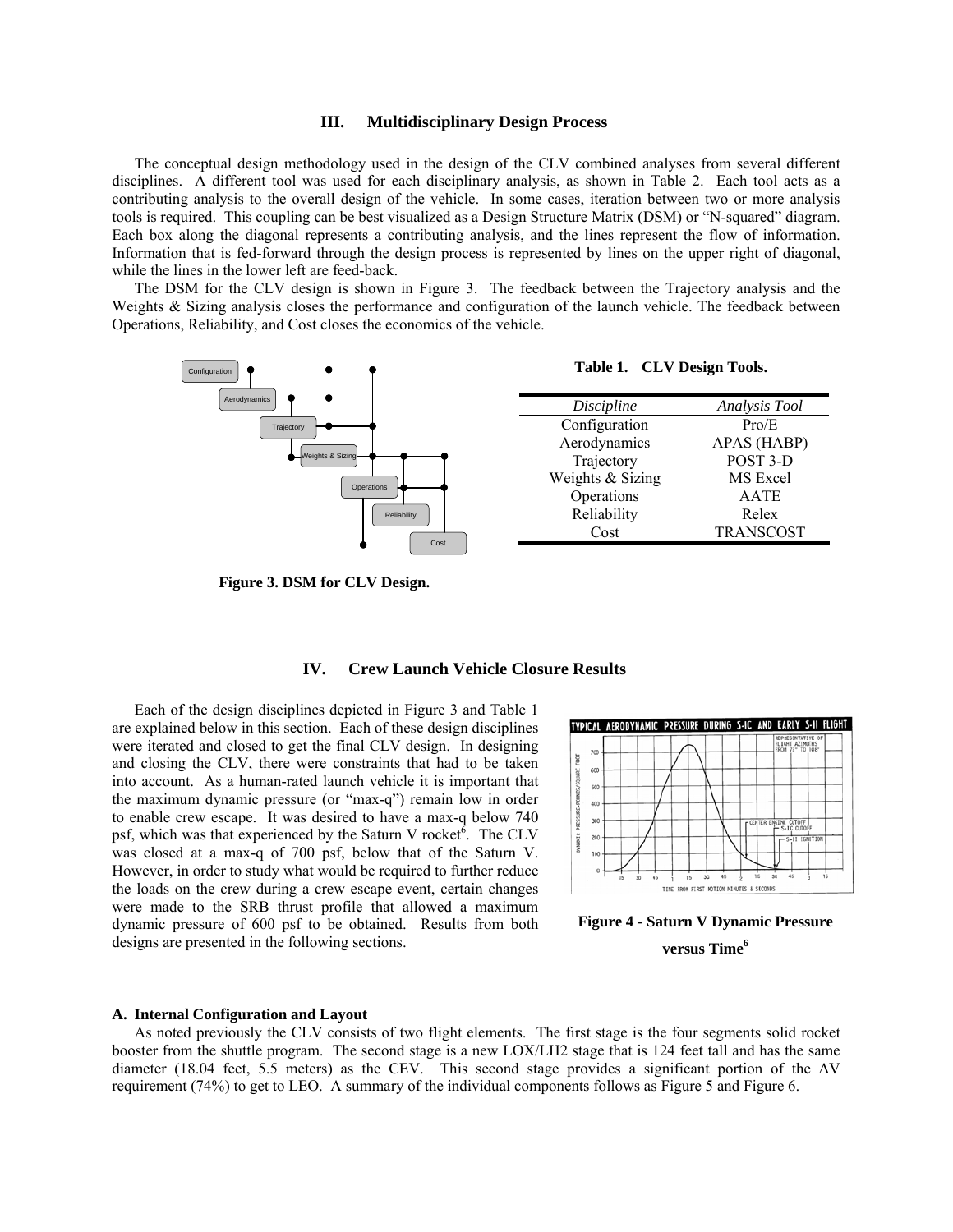

**Figure 5. 1<sup>st</sup> Stage Configuration RSRB.** Figure 6. 2<sup>nd</sup> Stage Configuration (SSME).

#### **B. Propulsion Design**

The CLV utilizes two shuttle-derived propulsion systems that both have high demonstrated reliability over the more than two decades of shuttle operation. The first is the Shuttle 4-Segment Solid Rocket Booster, which functions as the sole booster stage of the CLV. During the initial design process, an off-the-shelf 4-segment SRB was used, which has the same performance and thrust profile as the current Shuttle SRBs. However, during design space exploration, it was found that due to the high thrust levels through the lower (and therefore denser) parts of the atmosphere, the vehicle design did not close for a max-q less than 700 pounds per square foot. In order to reduce the acceleration experienced by the crew during an abort, it may be desirable to reduce the max-q to 600 psf. When this constraint was added to the trajectory optimization code used in the CLV analysis, the trajectory code and weights and sizing tools did not converge to a closed vehicle design.

The dynamic pressure versus time plot for the closed vehicle trajectory with a max-q of 700 psf is shown in Figure 7. Also shown on the same plot is the thrust profile of the SRB. The max-q occurs at around 50 seconds, about the time that the thrust reduces to about 2.4 million pounds (point 1). One way of reducing the max-q further would be to reduce the vehicle thrust even further at this point in the trajectory. This could be accomplished by tailoring the grain of the propellant. However, it was desired to keep the total impulse provided by the SRB constant. This is accomplished by increasing the thrust at point 2, while keeping the area under the curve equal to that of the original thrust profile.



**Figure 7. Dynamic Pressure (Max q limited to 700psf) with original SRB Thrust Profile.**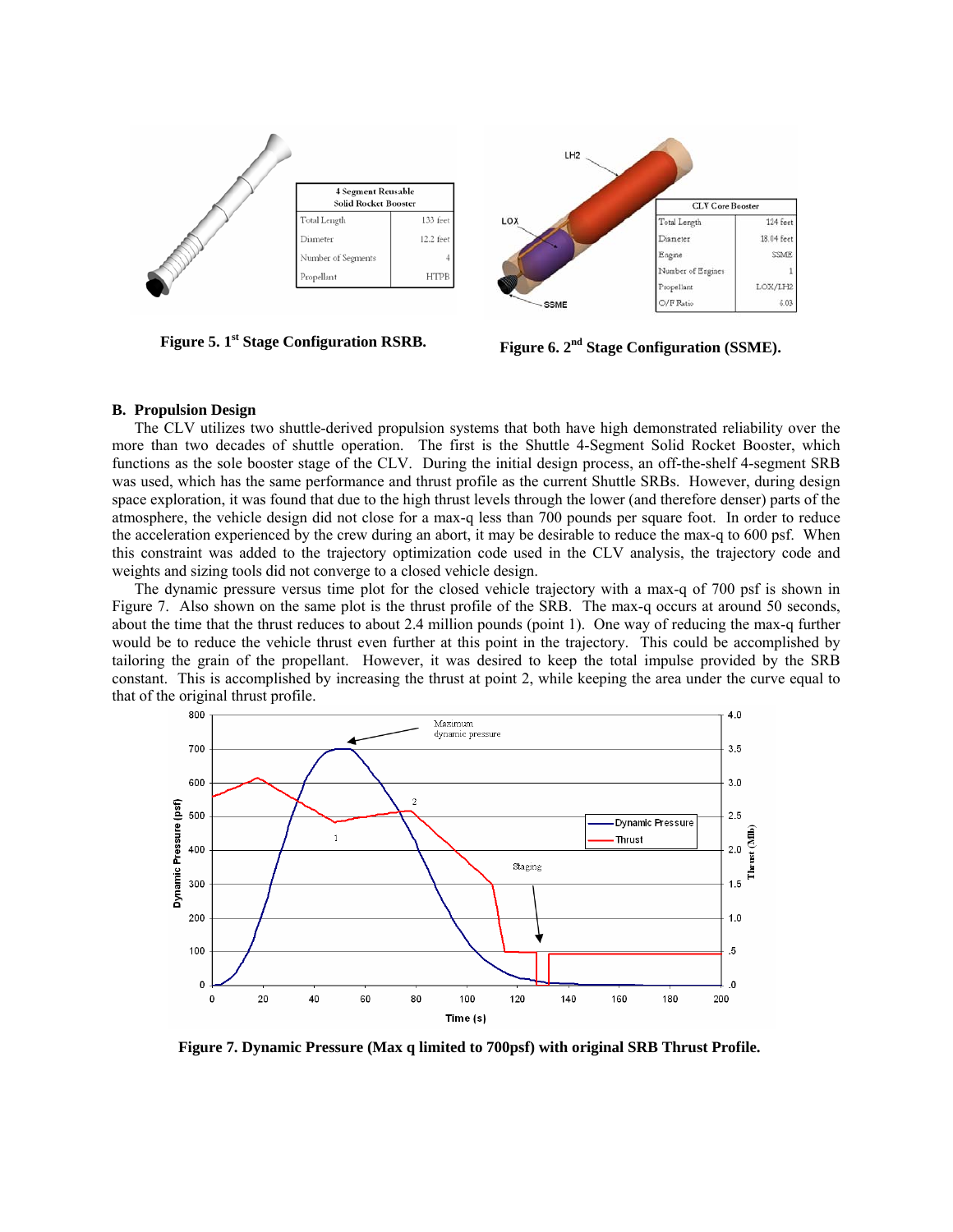The resulting trajectory is shown in Figure 8. With the new thrust profile, the trajectory and sizing analyses were easily able to converge to a closed vehicle design.



**Figure 8. Dynamic Pressure (Max q limited to 600psf) with modified SRB Thrust Profile.** 

The upper stage propulsion of the CLV is assumed to be a single Space Shuttle Main Engine (SSME), manufactured by Boeing-Rocketdyne. The SSME is staged-combustion engine that runs on liquid oxygen and liquid hydrogen propellants. It has performed very reliably on ever Space Shuttle mission. The SSME used on the Space Shuttle, however, is started using equipment on the launch pad. In order to start the SSME at altitude, modifications must be made to its hardware which adds to the development cost of the propulsion system of the CLV. Other than the air-start capability, however, the same performance characteristics as the current SSME Block II were assumed (Figure 9).

- Staged-Combustion Cycle
- LOX/LH2 Propellants
- Thrust: 469,000 lb (Vacuum)
- Isp:  $452.1$  s (Vacuum)
- Weight: 7000 lb
- Exit Area: 120 sq. ft
- Expansion Area: 69
- Chamber Pressure: 3000 psi



- 4-segment Solid Rocket Booster
- Propellant: PBAN
- Useable Propellant: 1,108 klb
- Burnout Weight: 180 klb
- Max Thrust: 3,300 klb (Vacuum)
- Isp: 268 s (Vacuum)



http://www.boeing.com/defense-space/space/propul/SSME.html

**Figure 9. SSME Performance Characteristics.** 

http://www.space.com/imageoftheday/image\_of\_day\_031118.html

# **Figure 10. RSRB Performance Characteristics.**

#### **C. Performance**

The trajectory of the CLV is optimized using POST  $3-D^2$ . The simulated trajectory was required to deliver approximately 30 tons to a 30 x 100 nmi transfer orbit, using a SRB booster stage and SSME powered upper stage.

The CLV trajectory is optimized to minimize the gross weight of the CLV by changing the pitch angles during the ascent. The constraints on the trajectory are: the final orbit, the g forces for the ascent must not be greater than 4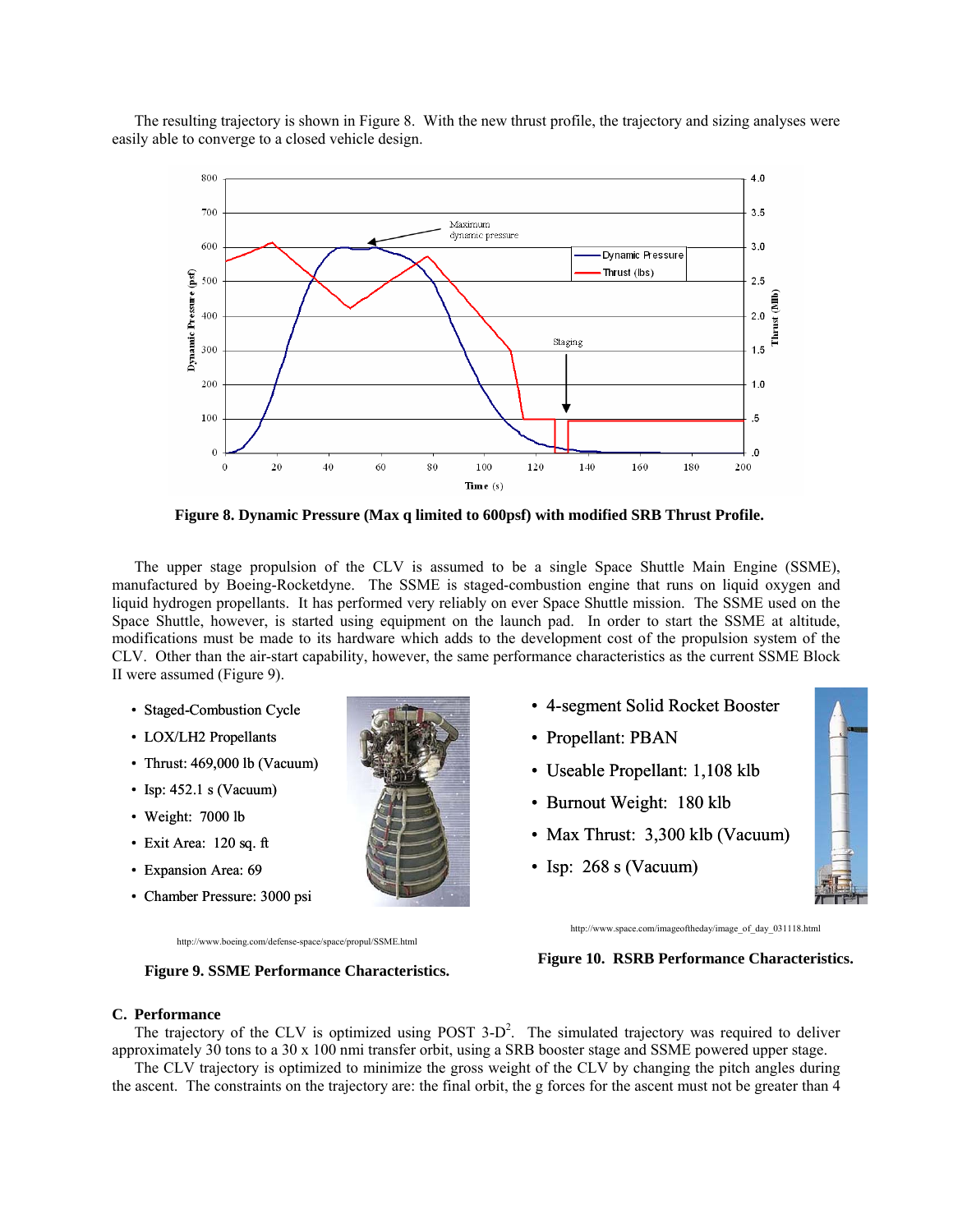g's, the maximum dynamic pressure, and the final payload must be 30 tons. The staging point was not changed, due to the fixed burn time of the SRB first stage.

The trajectory plots for the two closed CLV designs are shown in Figures 11-14.









## **with modified SRB Thrust Profile.**



**Figure 12. Axial Acceleration Sensed by CEV with original SRB Thrust Profile.** 



**Figure 14. Axial Acceleration Sensed by CEV with modified SRB Thrust Profile.** 

The differences between the two trajectories can be seen in the acceleration experienced by the CEV Occupants on the two different vehicles. The second peak in acceleration is higher on the 600 psf vehicle, because that corresponds to an increase in thrust of the modified SRB over the original. The two trajectories are similar in most other respects.

| Fuel             | Value     |
|------------------|-----------|
| First Stage PBAN | 1,108 klb |
| Second Stage LOX | 361 klb   |
| Second Stage LH2 | $60$ klb  |

#### **Table 3. 600 psf CLV Propellant Breakdown.**

| Fuel                         | Value       |
|------------------------------|-------------|
| First Stage PBAN             | $1,108$ klb |
| Second Stage LOX             | 368 klb     |
| Second Stage LH <sub>2</sub> | $61$ klb    |

Note the difference between the two is only in the upper stage. This is because achieving the lower max-q involves "lofting" the trajectory, which causes the upper stage to take on more of the burden of achieving orbital velocity.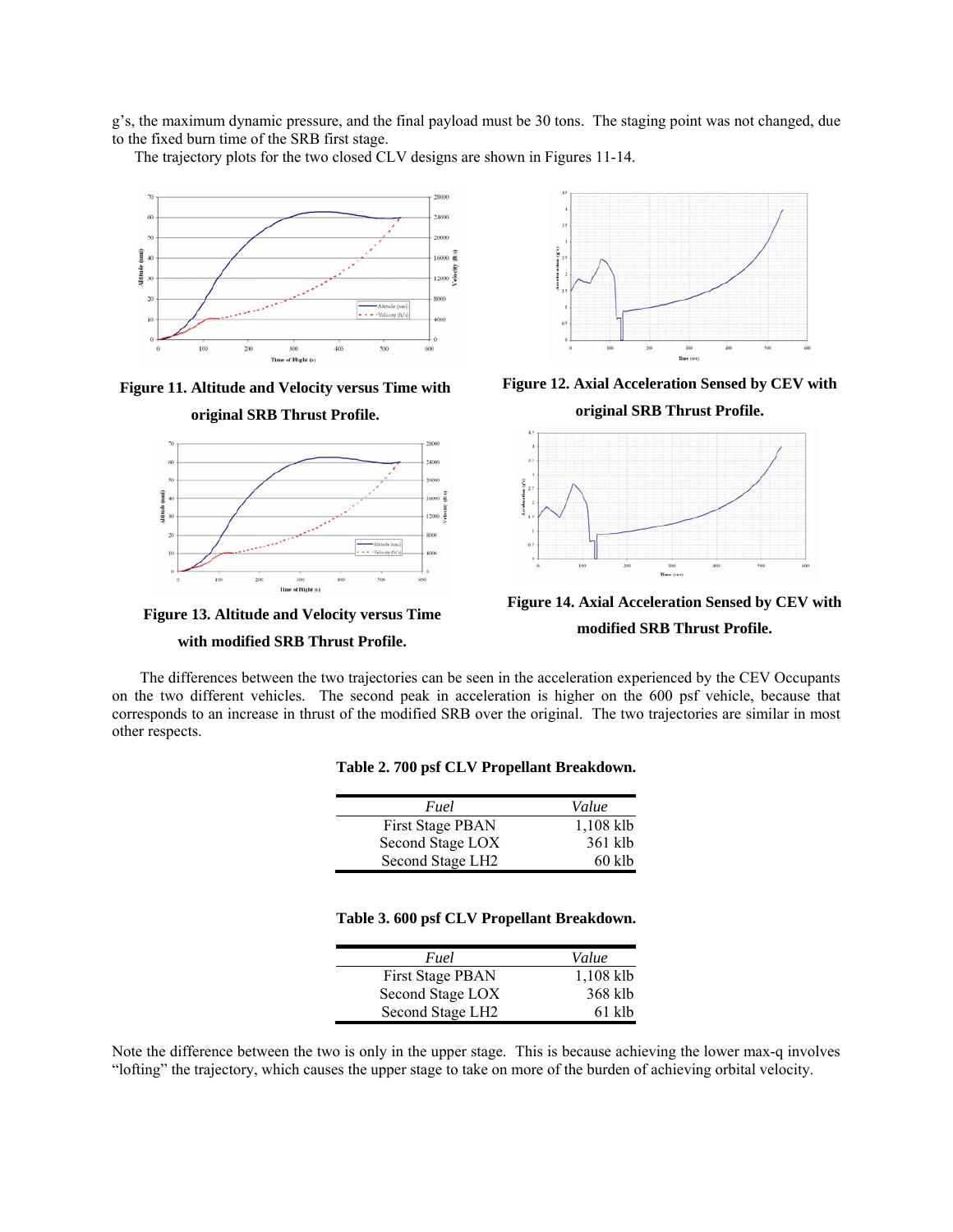#### **D. Mass Estimation & Structural Design**

Mass estimation followed two methodologies. For previously designed elements, such as the booster stage and the upper stage rocket engine, historical masses have been used. The masses of elements of the CLV that will be newly developed, such as the upper stage tanks, interstage adapter, thrust structure, and vehicle subsystems are estimated using MERs<sup>3</sup>.

Each subsystem and structural element has a unique MER based on regression of historical data. Tank MERs, for example, are based on the volume of the tanks, the type of propellant being stored inside, and the pressure of the tank.

As each run of POST 3-D is performed, the weights & sizing spreadsheet is updated to match the propellant required to achieve the trajectory. As the propellant weight changes, the CLV tank and structure is appropriately resized, and therefore the dry weight changes. The new dry weights are then inputted into POST 3-D, and the analysis rerun. As this iteration continues, the vehicle design will converge to a closed design. A summary of the closed weights for the 600 and 700 psf closed vehicles are shown in Tables 4 and 5.

#### **Table 5. CLV (max-q = 600 psf) Mass Summary.**

| Weight Breakdown Structure      | <b>Mass</b> | Weight Breakdown Structure      | <b>Mass</b> |
|---------------------------------|-------------|---------------------------------|-------------|
| Booster Dry Weight              | $180$ klb   | Booster Dry Weight              | 180 klb     |
| <b>Booster Propellant</b>       | $1,108$ klb | <b>Booster Propellant</b>       | $1,108$ klb |
| <b>Interstage Adapter</b>       | $5.5$ klb   | <b>Interstage Adapter</b>       | 5.5 klb     |
| <b>Booster Gross Weight</b>     | 1.294 klb   | <b>Booster Gross Weight</b>     | 1.294 klb   |
| <b>Upper Stage Structure</b>    | $25$ klb    | <b>Upper Stage Structure</b>    | $25$ klb    |
| <b>Upper Stage Subsystems</b>   | $2.2$ klb   | <b>Upper Stage Subsystems</b>   | $2.2$ klb   |
| <b>Upper Stage Propulsion</b>   | $8.7$ klb   | <b>Upper Stage Propulsion</b>   | 8.7 klb     |
| Growth Margin                   | $6.3$ klb   | Growth Margin                   | $6.3$ klb   |
| Dry Weight                      | 42 klb      | Dry Weight                      | $42$ klb    |
| Reserves and Residuals          | $4.2$ klb   | Reserves and Residuals          | $4.2$ klb   |
| <b>CEV</b>                      | $60$ klb    | <b>CEV</b>                      | $60$ klb    |
| Crew Escape                     | $9.3$ klb   | Crew Escape                     | $9.3$ klb   |
| Propellant                      | $421$ klb   | Propellant                      | $429$ klb   |
| <b>Upper Stage Gross Weight</b> | 538 klb     | <b>Upper Stage Gross Weight</b> | 547 klb     |
| <b>CLV Gross Weight</b>         | 1,831 klb   | <b>CLV Gross Weight</b>         | 1,840 klb   |
|                                 |             |                                 |             |

The gross weight for both vehicle designs is around 1.8 million pounds. This is slightly heavier than the Delta IV Heavy, which has a gross weight of 1.6 million pounds, and a smaller payload to LEO. It should be noted that while the gross weight increased for the second closed vehicle design, the increase in dry weight was less than 300 lb. Most of the extra mass is extra propellant required to fly the more lofted trajectory.

#### **E. Reliability**

The reliability for the CLV is calculated using the software RELEX<sup>7</sup>. Among other capabilities, RELEX can create and calculate a fault tree analysis like the one shown below for the CLV. For this analysis, it was assumed that Loss of Vehicle (LOV) and Loss of Crew (LOC) were the same. No distinction is made between the 600 psf CLV and the 700 psf CLV because the only differences are in configuration and weight; the failure modes are assumed to be the same. The majority of the input numbers were taken from a Futron study on launch vehicle reliability<sup>10</sup>. The SSME reliability is referenced from the Boeing  $Co^8$ . There have been no assumptions regarding increases in reliability; all of the numbers used are traced from demonstrated systems. This heritage uses older technology, and thus it could be reasonable to assume that this is a conservative estimate of CLV reliability. Finally, even though the SRB first stage has a demonstrated failure rate of lower than 0.004, the authors of this paper decided to continue with a conservative analysis and calculate the reliability with a full bottoms-up approach. The fault tree is illustrated in Figure 15.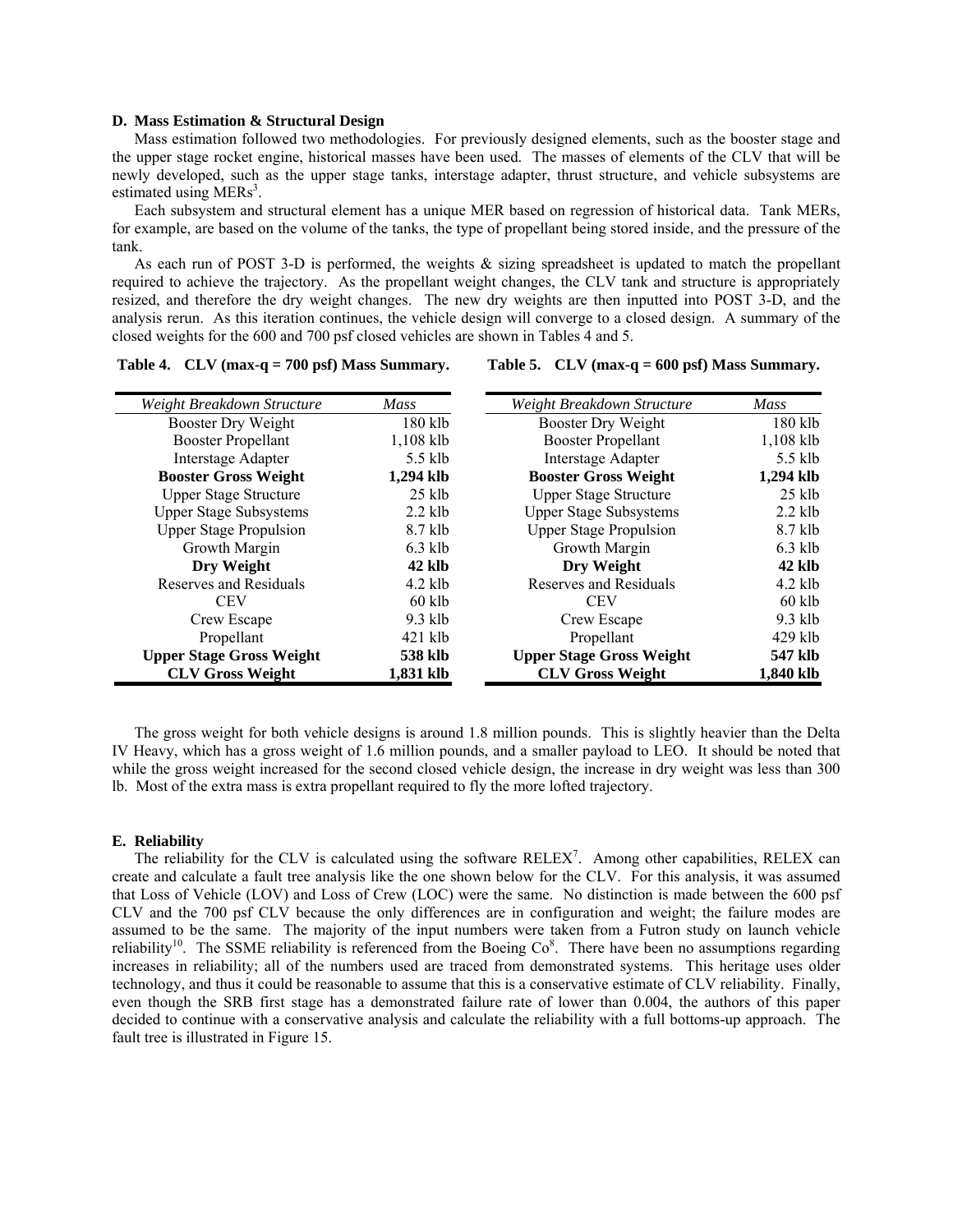

**Figure 15. Fault Tree Analysis of CLV** 

The calculated reliability of the CLV is very high. This can be attributed to two main factors. First, on the SRB stage, the majority of the components are from well demonstrated solid rocket systems. The lack of complexity when using solid rockets will typically manifest itself in reliability calculations. This is one reason why solid boosters are chosen even though they lack the performance that can be achieved with a liquid rocket engine. This first stage also reflects the knowledge gained from the experience with the STS system and thus a high reliability is achieved.

For the second stage, the SSME is expected to be the main driver for LOC. Yet, its reliability is also very high due to its heritage. This engine is one of the most extensively tested rocket engines, and thus an excellent failure rate is achieved. The rest of the second stage inputs are determined from historical liquid rocket systems. With a typical driver of LOC having a high reliability, the whole system will then realize a high reliability. Finally the addition of a crew escape system aids in ensuring a low LOC number.

#### **F. Operations**

 The operations costs for the CLV are calculated using estimates based on the STS program. The entire first stage is an STS component, which makes this analysis appropriate. In addition, the 2<sup>nd</sup> stage uses the SSME; this is another reason for why these estimates can be used. However, because these components are derived from the STS program, they will inherit some of its cost structure. The CEV component was not considered in these costs; therefore, additional costs for the turnaround of the CEV, along with its facilities are not included here. Also, the cost of modifying facilities for the CLV are not included in these costs. The lack of reliable data for which to base these estimates upon is the major reason that facility modifications are not included.

 The variable cost per flight is estimated at \$43.9M FY '04. The annual fixed costs for operations are estimated at \$741.5M FY '04. These costs are driven from a derivation of shuttle hardware. However, when comparing to the STS program, these costs are a fraction of what the fixed and variable costs used to be. It is acknowledged that the CEV has not been included, nor has any impact of the future Heavy Lift Vehicle been estimated. Yet, with the goal of sustained exploration, these operations costs help the CLV fit within initial budget estimates for achieving sustained access to space with these future systems.

## **G. Cost & Economics**

 To estimate the rest of the costs for the CLV design, weight-based cost estimating relationships (CERs) were used. The CERs were used to calculate an overall design, development, testing, and evaluation (DDT&E) cost. Initial production costs are also calculated. Finally, with the use of a 90% learning curve, production costs based upon the number of flights is estimated. These costs are then broken down by stage to see what the main cost drivers are. The CERs are created from data in the NAFCOM<sup>4</sup> model used in cost estimating. An initial summary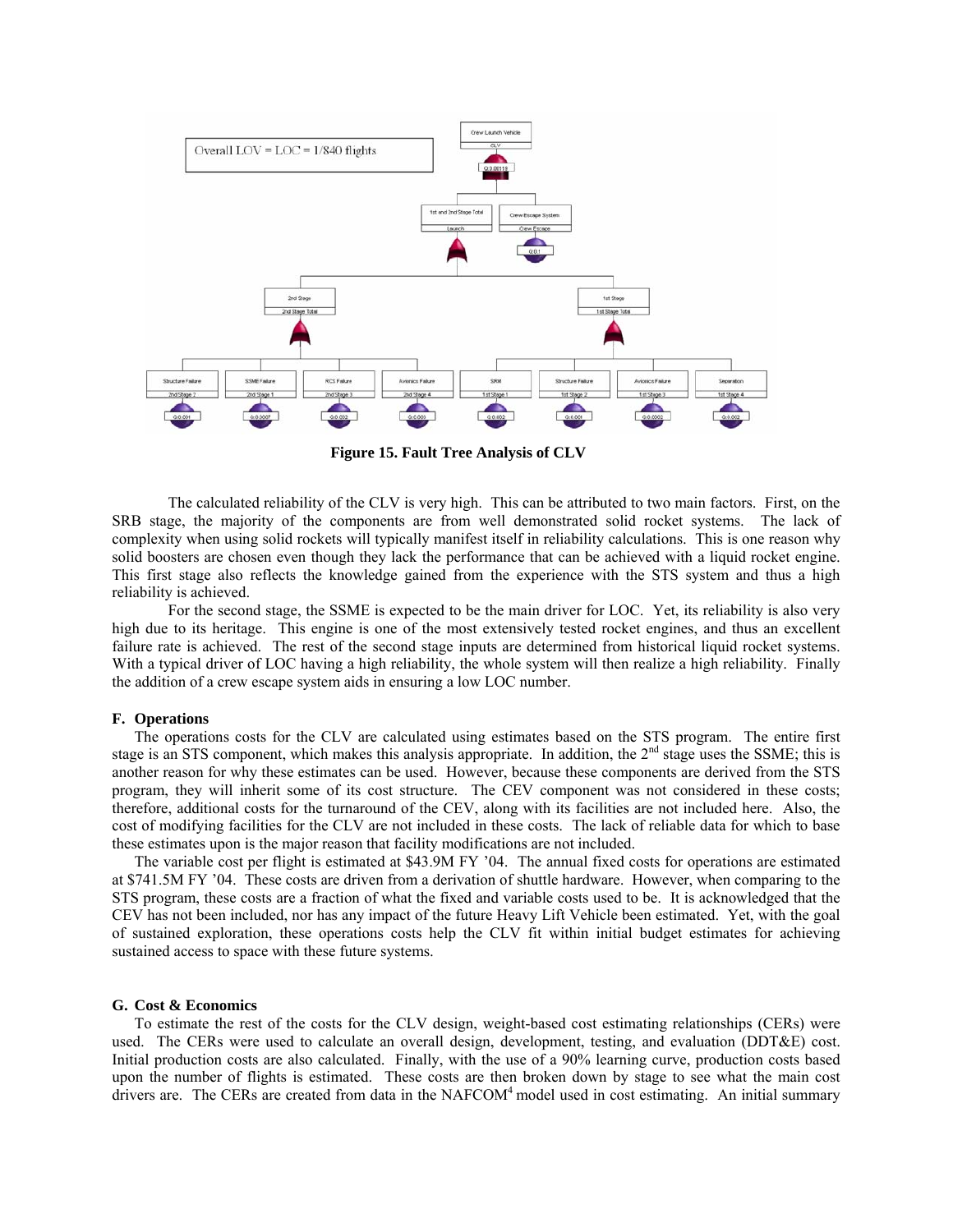of the costs are listed in Table 6 (All costs are presented in \$M FY 2004 dollars at an undiscounted rate). The margin has already been built in to the costs and is included for more information.

|                    |                          | 600 Psf | <b>700 Psf</b> |
|--------------------|--------------------------|---------|----------------|
| <b>RSRM</b>        |                          |         |                |
|                    | DDT&E                    | \$589   | \$417          |
|                    | Production               | \$58    | \$54           |
|                    | <b>Total RSRM</b>        | \$647   | \$471          |
|                    | Margin $(20\%)$          | \$107   | \$78           |
| <b>Upper Stage</b> |                          |         |                |
|                    | DDT&E                    |         |                |
|                    | Airframe                 | \$1,465 | \$1,460        |
|                    | Engine                   | \$902   | \$902          |
|                    | Production               |         |                |
|                    | Airframe                 | \$283   | \$282          |
|                    | Engine                   | \$49    | \$49           |
|                    | <b>Total Upper Stage</b> | \$2,699 | \$2,693        |
|                    | Margin $(20\%)$          | \$449   | \$446          |

**Table 6: CLV DDT&E and TFU Costs (\$M FY '04)** 

While the SRB has been used before, it was assumed that some DDT&E will be needed to prepare it to carry a new upper stage. Additionally, the SRB will now have a different separation sequence, which will require some DDT&E before it can be flight qualified for human travel. The 600 psf will require more DDT&E because that SRB will have to undergo a grain re-design. The 700 psf case uses an off the shelf SRB; however, in order to achieve the lower dynamic pressure, the thrust profile of the SRB must be changed. Hence, there is an increase in the DDT&E of the 600 psf vehicle. The production costs are similar because the grain casting technique should be similar. However, there will be some increase in cost due to a different grain pour.

 The second stage will require more development funding than the SRB first stage, due to the fact that it is a new second stage that must be qualified for human flight. Additionally, the "air lighting" of an SSME will require a redesign and re-certification of this engine. Since the SSMEs used on the CLV are expendable, many will be produced for this architecture, and the manufacturing techniques will also be changed. Thus, there will be a learning process during this time which will give the SSME development a cost almost equivalent to a new engine development. However, once this development has taken place, the production cost of the new SSME will be more in line with its original predecessor. The slight differences between costs of the 600 psf CLV and the 700 psf CLV for the  $2<sup>nd</sup>$  stage can be attributed to weight differences. Since weight based CERs are being used, and these vehicles have slightly different masses, it is reasonable to expect slight differences in their  $2<sup>nd</sup>$  stage costs. However, since they are using the same "airlight" SSME, these costs will be the same.

 The Life Cycle Cost (LCC) for the CLV is based upon a 15 year campaign and a flight rate as illustrated in Figure 16. The calculation includes the DDT&E cost, plus the production costs (dependent upon flight rate), plus the annual fixed cost, plus the variable cost (also dependent upon flight rate). Figure 17 shows the 600 psf case. Illustrated on the graph are both the total costs per flight along with the recurring costs per flight. The two costs are very close; this is because the development cost spread over 15 years does not add greatly to the total cost per flight. The variable and fixed cost per year will easily eclipse the development costs for this vehicle when the total LCC is calculated. This was the trade off made with the decision to use shuttle derived hardware.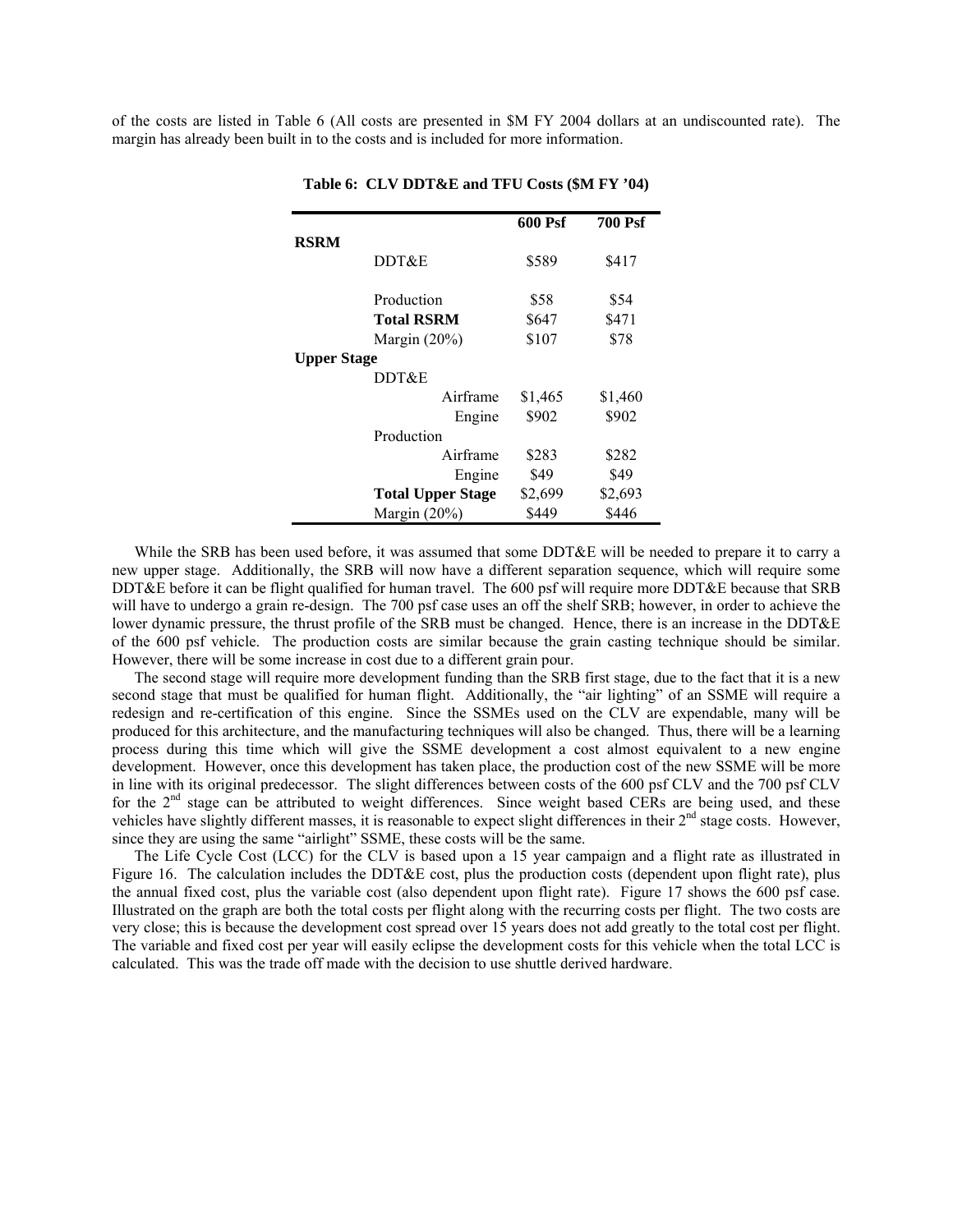

**Figure 16: CLV 700 psf Cost Per Flight (\$M FY '04), Figure 17: CLV 600 psf Cost Per Flight (\$M 15 Year Campaign FY '04), 15 Year Campaign** 

 The next figure shown is Figure 16, which is the 700 psf case. The same trends exist as before: the total cost per flight and the recurring cost per flight are very close. Again this is because the development cost is small compared to the LCC contribution made by the annual fixed and variable costs. The two launch vehicles are very close when compared for overall LCC. The 600 psf vehicle will invariably cost more because it spends more on development for the new grain design. Additionally, more is spent on production of the 600 psf vehicle. Both are comparable in operations costs, thus the difference in development and production costs will account for the slight difference in total LCC. However, both are very close.

 The total costs of these vehicles are within projected budgets for exploration. A flight rate of 2 per year will result in a cost of \$783M FY '04 for the 600 psf CLV and \$773M FY '04 for the 700 psf CLV. With a doubling of flight rate, these costs can be moved into the \$500M range. However, this figure can be misleading because it incorporates the DDT&E costs; these costs will already have been paid for by the time of the first flight. Therefore, with a cost of \$684M and \$680M FY '04 for the 600 and 700 psf vehicles, respectively, the goal of achieving sustained exploration can be reached.

# **V. Comparison with ESAS Results**

 It is now appropriate to compare the completed CLV design computed with the GT methodology to the closed ESAS design $9$ . This comparison follows as Table 7.

|                                 | <b>GT</b>        | <b>NASA ESAS</b> |
|---------------------------------|------------------|------------------|
| Gross Weight (inc. CEV and CES) | 1,840,344 lb     | 1,775,385 lb     |
| <b>First Stage</b>              |                  |                  |
| Dry mass                        | 180,399 lb       | 180,399 lb       |
| Gross mass                      | 1,293,517 lb     | 1,292,655 lb     |
| Height                          | $133 \text{ ft}$ | $133$ ft         |
| Diameter                        | $12 \text{ ft}$  | $12 \text{ ft}$  |
| Second Stage                    |                  |                  |
| Dry mass                        | 42,084 lb        | 38,597 lb        |
| Gross mass                      | 477,629 lb       | 405,541 lb       |
| Height                          | $124$ ft         | $105$ ft         |
| Diameter                        | $18.04$ ft       | $16.40$ ft       |

# **Table 7. Comparison of GT and ESAS Results.**

As this table shows the GT results compare very closely with the NASA ESAS results. The major difference was the weight of the second stage. The GT results are indicative of flying a "lofted" profile to limit the maximum dynamic pressure. This limit, as discussed above, was to limit the acceleration sensed by the astronauts on abort (the higher the max dynamic pressure, the larger the abort engines, and the higher the g's on a low dynamic pressure abort). The ESAS studies smaller mass could be a result of further tailoring of the ascent profile, or an introduction of higher technology structures (i.e. Al-Li) to limit the structural weight of the second stage. The resulting extra mass of the GT design still results in a feasible vehicle for the reference payload.